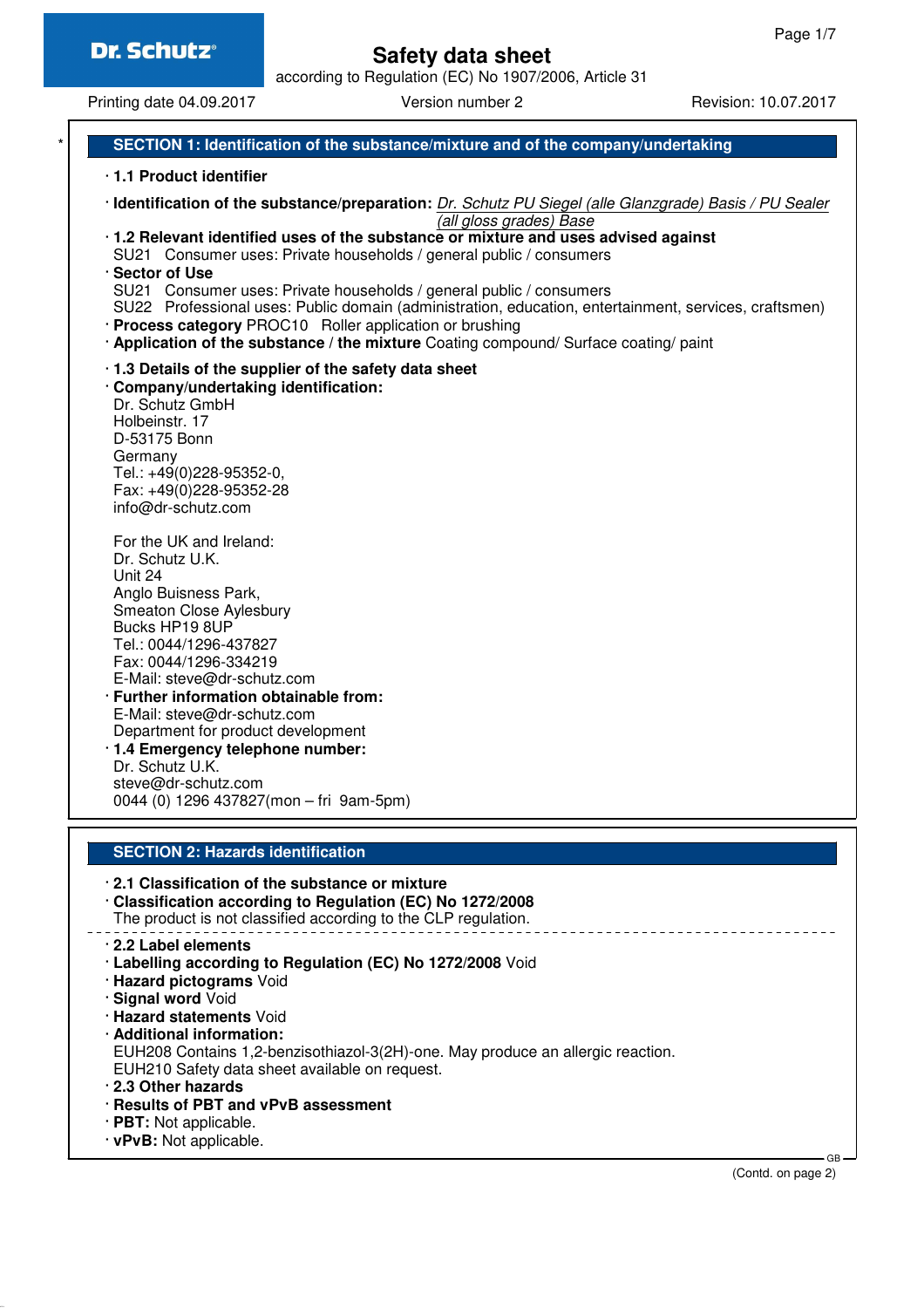# **Dr. Schutz®**

# **Safety data sheet**

according to Regulation (EC) No 1907/2006, Article 31

Printing date 04.09.2017 **Version number 2** Revision: 10.07.2017

**Identification of the substance/preparation:** Dr. Schutz PU Siegel (alle Glanzgrade) Basis / PU Sealer (all gloss grades) Base

(Contd. of page 1)

### **SECTION 3: Composition/information on ingredients**

· **3.2 Chemical characterisation: Mixtures**

- · **Description:** Mixture of substances listed below with nonhazardous additions.
- · **Dangerous components:** Void
- · **Additional information:** For the wording of the listed hazard phrases refer to section 16.

# **SECTION 4: First aid measures**

- · **4.1 Description of first aid measures**
- · **General information:**

Immediately remove any clothing soiled by the product.

No special measures required.

- · **After inhalation:** Supply fresh air.
- · **After skin contact:** After each cleaning use treatment creams, for very dry skin greasy ointments.
- · **After eye contact:**

Rinse opened eye for several minutes under running water. If symptoms persist, consult a doctor.

- · **After swallowing:** Rinse out mouth and then drink plenty of water.
- · **4.2 Most important symptoms and effects, both acute and delayed** No further relevant information available.
- · **4.3 Indication of any immediate medical attention and special treatment needed** No further relevant information available.

# **SECTION 5: Firefighting measures**

- · **5.1 Extinguishing media**
- · **Suitable extinguishing agents:** Use fire extinguishing methods suitable to surrounding conditions.
- · **For safety reasons unsuitable extinguishing agents:** Not applicable.
- · **5.2 Special hazards arising from the substance or mixture** Danger of forming toxic pyrolysis products.
- · **5.3 Advice for firefighters**
- · **Protective equipment:** Do not inhale explosion gases or combustion gases.
- · **Additional information**

Dispose of fire debris and contaminated fire fighting water in accordance with official regulations.

# **SECTION 6: Accidental release measures**

· **6.1 Personal precautions, protective equipment and emergency procedures** Avoid contact with the eyes and skin. · **6.2 Environmental precautions:** Prevent from spreading (e.g. by damming-in or oil barriers). Dilute with plenty of water. Do not allow to enter sewers/ surface or ground water. · **6.3 Methods and material for containment and cleaning up:** Absorb with liquid-binding material (sand, diatomite, acid binders, universal binders, sawdust). · **6.4 Reference to other sections** See Section 7 for information on safe handling. See Section 8 for information on personal protection equipment. See Section 13 for disposal information.

(Contd. on page 3)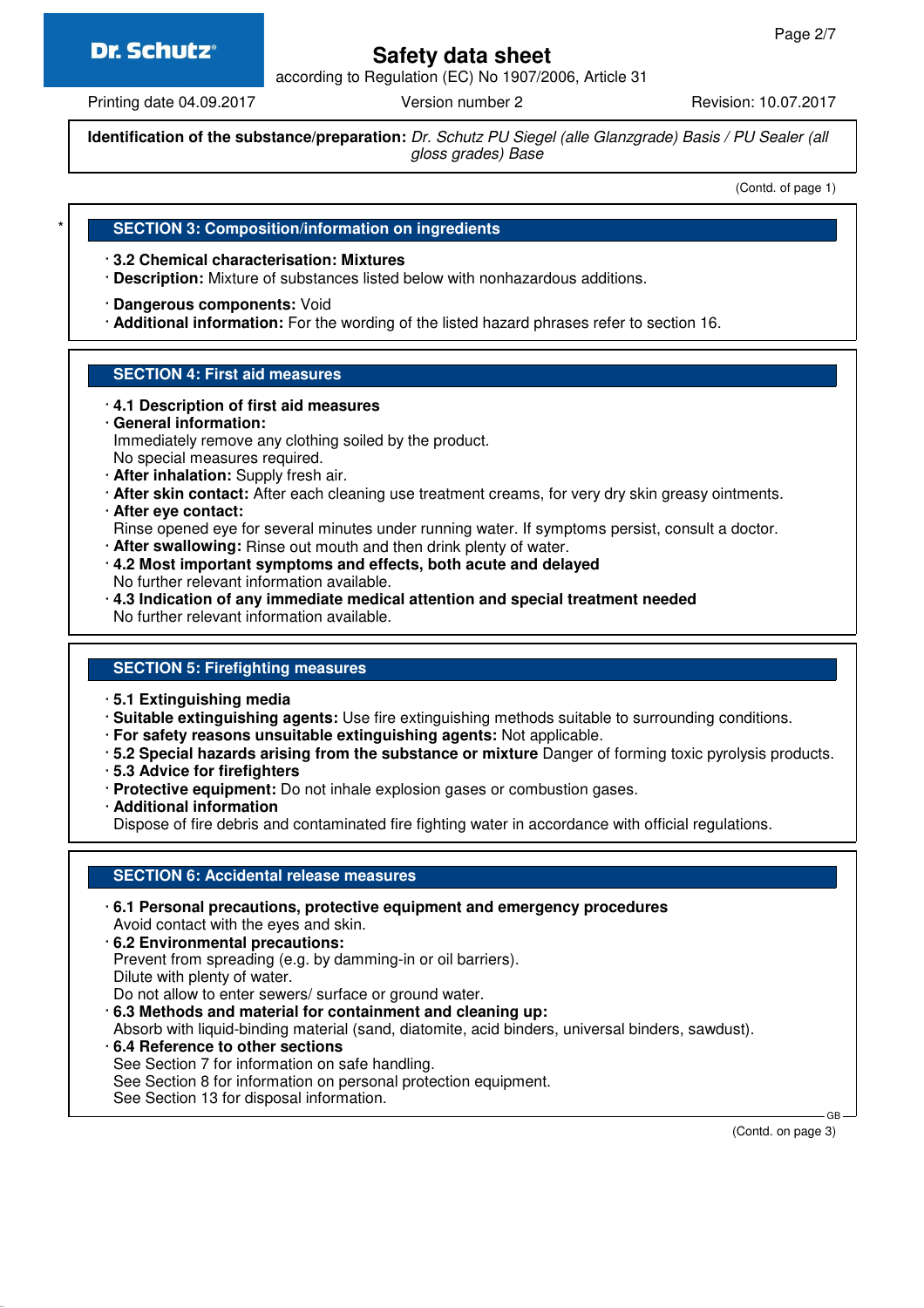# Dr. Schutz®

# **Safety data sheet**

according to Regulation (EC) No 1907/2006, Article 31

Printing date 04.09.2017 Version number 2 Revision: 10.07.2017

**Identification of the substance/preparation:** Dr. Schutz PU Siegel (alle Glanzgrade) Basis / PU Sealer (all gloss grades) Base

(Contd. of page 2)

### **SECTION 7: Handling and storage**

· **7.1 Precautions for safe handling** Follow instructions on the label and in the Technical Product Information Sheet. Avoid contact with the eyes and skin. No special measures required.

· **Information about fire - and explosion protection:** No special precautions are necessary if used correctly.

· **7.2 Conditions for safe storage, including any incompatibilities**

- · **Storage:**
- · **Requirements to be met by storerooms and receptacles:** Store only in unopened original receptacles.
- · **Information about storage in one common storage facility:** Store away from foodstuffs.
- · **Further information about storage conditions:** Protect from frost.

Store under lock and key and out of the reach of children.

Store receptacle in a well ventilated area.

· **7.3 Specific end use(s)** No further relevant information available.

### **SECTION 8: Exposure controls/personal protection**

- · **Additional information about design of technical facilities:** No further data; see item 7.
- · **8.1 Control parameters**
- · **Exposure limit values:**

The product does not contain any relevant quantities of materials with critical values that have to be monitored at the workplace.

- · **DNELs** No further relevant information available.
- · **PNECs** No further relevant information available.
- · **Additional information:** The lists valid during the making were used as basis.

#### · **8.2 Exposure controls**

- · **Occupational exposure controls:**
- · **General protective and hygienic measures:**
- Do not eat, drink, smoke or sniff while working.

Be sure to clean skin thoroughly after work and before breaks.

· **Respiratory protection:** Not required.

### · **Protection of hands:**

Impervious gloves

The glove material has to be impermeable and resistant to the product/ the substance/ the preparation. Due to missing tests no recommendation to the glove material can be given for the product/ the preparation/ the chemical mixture.

Selection of the glove material on consideration of the penetration times, rates of diffusion and the degradation

· **Material of gloves**

The glove material has to be impermeable and resistant to the product/ the substance/ the preparation. The selection of the suitable gloves does not only depend on the material, but also on further marks of quality and varies from manufacturer to manufacturer. As the product is a preparation of several substances, the resistance of the glove material can not be calculated in advance and has therefore to be checked prior to the application.

#### · **Penetration time of glove material**

The exact break trough time has to be found out by the manufacturer of the protective gloves and has to be observed.

· **Eye protection:**

Where there is a danger of the eyes coming into contact with splashes of liquid (i.e. when refilling larger quantities), safety goggles according to EN 166 (i.e. goggles with side shields) are recommended.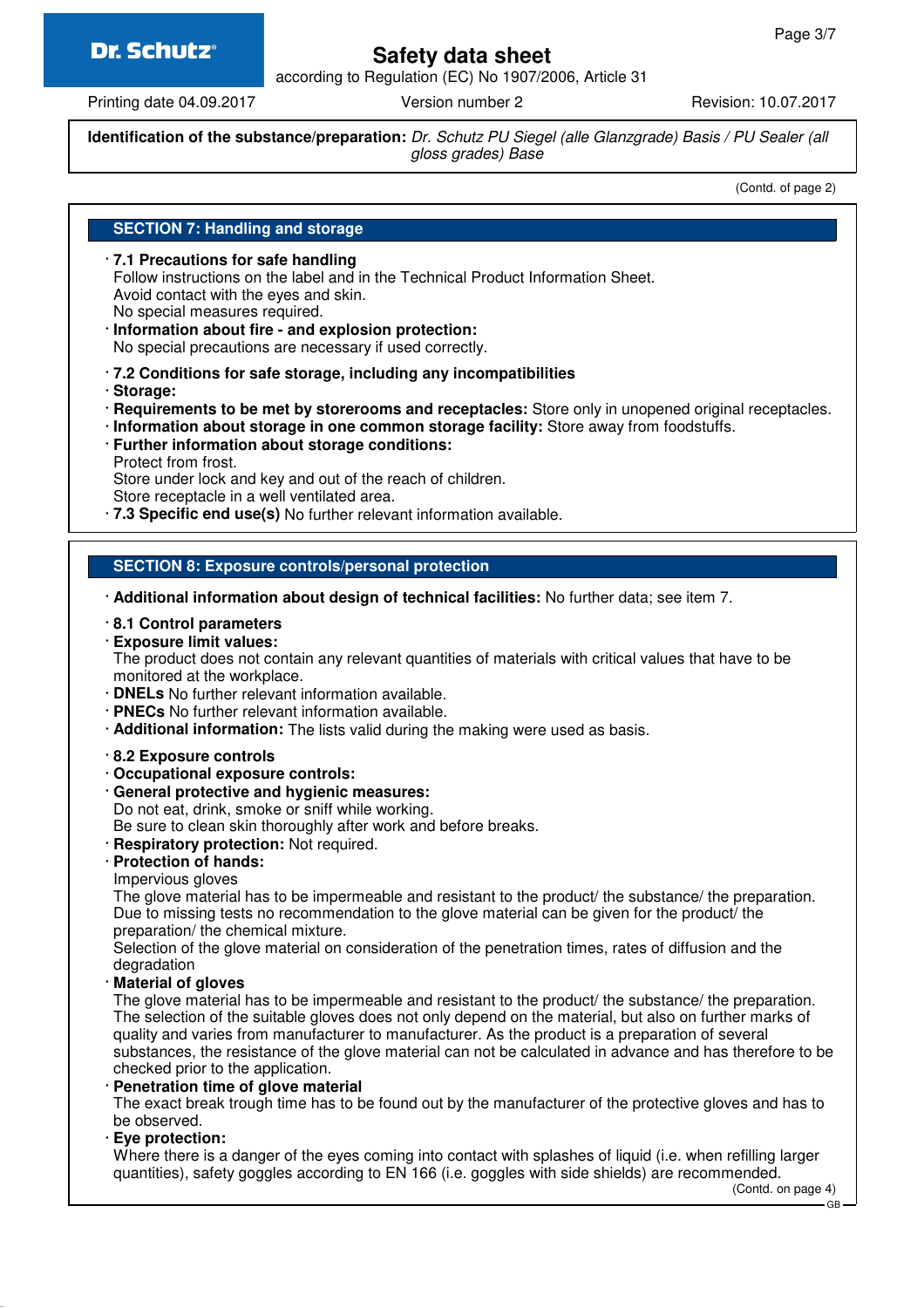

# **Safety data sheet**

according to Regulation (EC) No 1907/2006, Article 31

Printing date 04.09.2017 Version number 2 Revision: 10.07.2017

**Identification of the substance/preparation:** Dr. Schutz PU Siegel (alle Glanzgrade) Basis / PU Sealer (all gloss grades) Base

(Contd. of page 3)

| <b>Body protection:</b><br>Not required.<br>Light weight protective clothing                                             |                                               |
|--------------------------------------------------------------------------------------------------------------------------|-----------------------------------------------|
| · Limitation and supervision of exposure into the environment<br>Follow instructions for use, dosage and waste disposal. |                                               |
|                                                                                                                          |                                               |
| <b>SECTION 9: Physical and chemical properties</b>                                                                       |                                               |
| 9.1 Information on basic physical and chemical properties                                                                |                                               |
| · General Information                                                                                                    |                                               |
| · Appearance:<br>Form:                                                                                                   | Fluid                                         |
| <b>Colour:</b>                                                                                                           | Whitish                                       |
| · Odour:                                                                                                                 | Specific type                                 |
| · Odour threshold:                                                                                                       | Not determined.                               |
| · pH-value at 20°C:                                                                                                      | 8.5                                           |
| Change in condition                                                                                                      |                                               |
| Melting point/freezing point:                                                                                            | Undetermined.                                 |
| Initial boiling point and boiling range: Undetermined.                                                                   |                                               |
| · Flash point:                                                                                                           | >100°C (Seta Flash Closed Cup)                |
| · Flammability (solid, gas):                                                                                             | Undetermined.                                 |
| · Decomposition temperature:                                                                                             | Not determined.                               |
| · Auto-ignition temperature:                                                                                             | Product is not selfigniting.                  |
| · Explosive properties:                                                                                                  | Product does not present an explosion hazard. |
| · Explosion limits:                                                                                                      |                                               |
| Lower:                                                                                                                   | Not determined.                               |
| Upper:                                                                                                                   | Not determined.                               |
| · Vapour pressure at 20°C:                                                                                               | 23hPa                                         |
| . Density at 20°C:                                                                                                       | 1.042g/cm <sup>3</sup>                        |
| <b>Relative density</b>                                                                                                  | Not determined.                               |
| · Vapour density                                                                                                         | Not determined.                               |
| · Evaporation rate                                                                                                       | Not determined.                               |
| · Solubility in / Miscibility with                                                                                       |                                               |
| water:                                                                                                                   | Fully miscible.                               |
| · Partition coefficient: n-octanol/water:                                                                                | Not determined.                               |
| · Viscosity:                                                                                                             |                                               |
| Dynamic:                                                                                                                 | Not determined.                               |
| Kinematic at 20°C:                                                                                                       | 40s (DIN 53211/4)                             |
| · Solvent content:                                                                                                       |                                               |
| <b>Organic solvents:</b>                                                                                                 | 4.5%                                          |
| VOC (EC)                                                                                                                 | 4.51%                                         |
| · 9.2 Other information                                                                                                  | No further relevant information available.    |

# **SECTION 10: Stability and reactivity**

· **10.1 Reactivity** see section "Possibility of hazardous reactions".

(Contd. on page 5)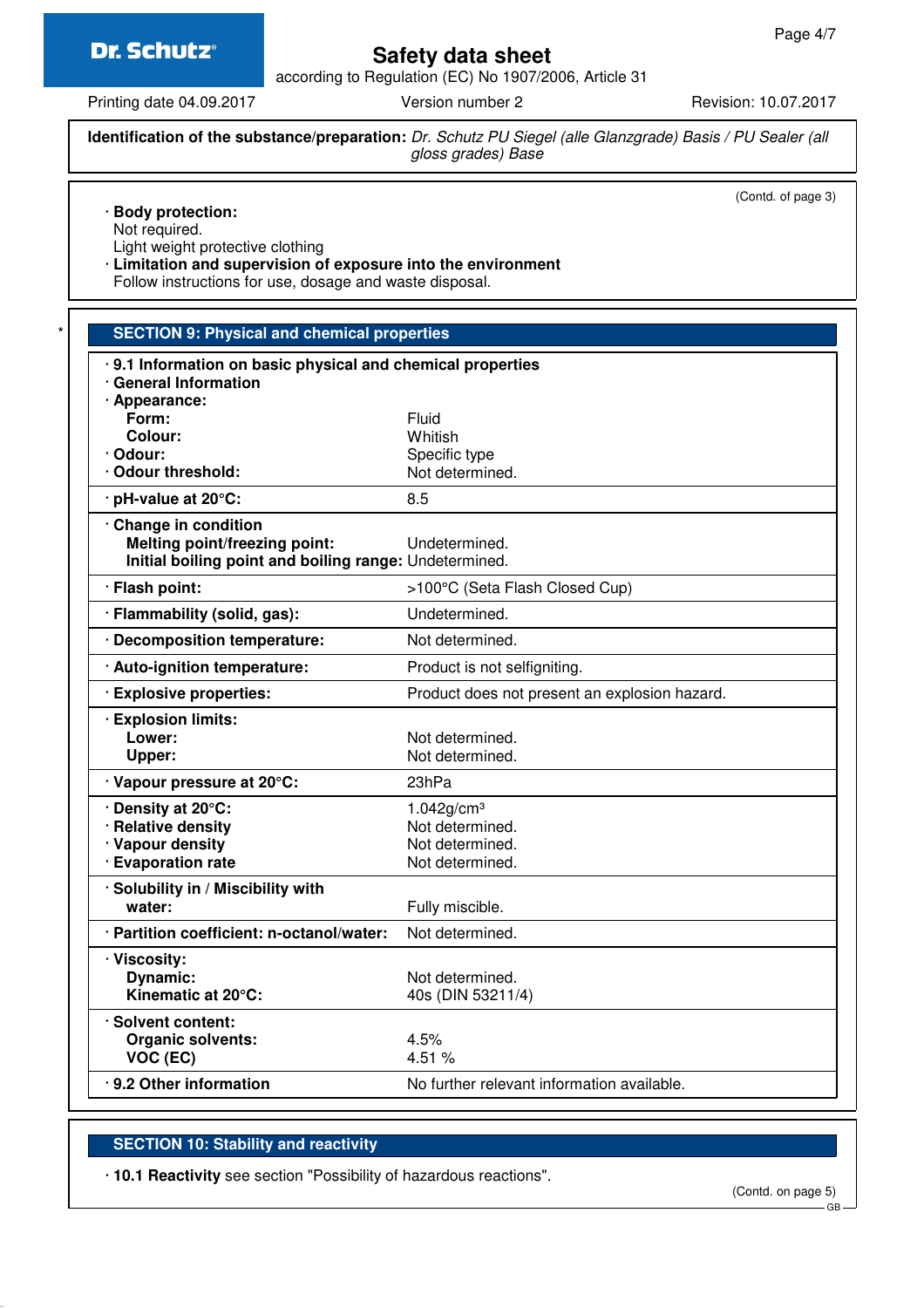

# **Safety data sheet**

according to Regulation (EC) No 1907/2006, Article 31

Printing date 04.09.2017 **Version number 2** Revision: 10.07.2017

**Identification of the substance/preparation:** Dr. Schutz PU Siegel (alle Glanzgrade) Basis / PU Sealer (all gloss grades) Base

(Contd. of page 4)

- · **10.2 Chemical stability**
- Stable at environment temperature. No information available.
- · **Conditions to avoid:**
- Protect from frost.
- No decomposition if used and stored according to specifications.
- · **10.3 Possibility of hazardous reactions** No dangerous reactions known.
- · **10.4 Conditions to avoid** No further relevant information available.
- · **10.5 Incompatible materials:** No dangerous reactions known.
- · **10.6 Hazardous decomposition products:** No dangerous decomposition products known.

#### **SECTION 11: Toxicological information**

- · **11.1 Information on toxicological effects**
- · **Acute toxicity** Based on available data, the classification criteria are not met.
- · **Primary irritant effect:**
- · **Skin corrosion/irritation** No data available.
- · **Serious eye damage/irritation** Based on available data, the classification criteria are not met.
- · **Respiratory or skin sensitisation** Based on available data, the classification criteria are not met.
- · **Repeated dose toxicity** Undetermined.
- · **CMR effects (carcinogenity, mutagenicity and toxicity for reproduction)** Undetermined.
- · **Germ cell mutagenicity** Based on available data, the classification criteria are not met.
- · **Carcinogenicity** Based on available data, the classification criteria are not met.
- · **Reproductive toxicity** Based on available data, the classification criteria are not met.
- · **STOT-single exposure** Based on available data, the classification criteria are not met.
- · **STOT-repeated exposure** Based on available data, the classification criteria are not met.
- · **Aspiration hazard** Based on available data, the classification criteria are not met.

### **SECTION 12: Ecological information**

- · **12.1 Toxicity**
- · **Aquatic toxicity:** Undetermined.
- · **12.2 Persistence and degradability**

Elimination of contained polymers is possible through precipitation or flocculation. The solvent is biodegradable.

- · **12.3 Bioaccumulative potential** Undetermined.
- · **12.4 Mobility in soil** No further relevant information available.
- · **Ecotoxical effects:**
- · **Behaviour in sewage processing plants:**

Technically correct releases of minimal concentrations to adapted biological sewage plants, will not disturb the biodegradability of activated sludge. Before allowing large quantities to be fed into sewage plants, obtain the approval of the responsible authorities.

# · **Additional ecological information:**

· **General notes:**

Water hazard class 1 (German Regulation) (Self-assessment): slightly hazardous for water Do not allow to reach ground water/water course. Do not allow undiluted product or large quantities of it to reach sewage system.

- · **12.5 Results of PBT and vPvB assessment**
- · **PBT:** Not applicable.
- · **vPvB:** Not applicable.
- · **12.6 Other adverse effects** No further relevant information available.

(Contd. on page 6)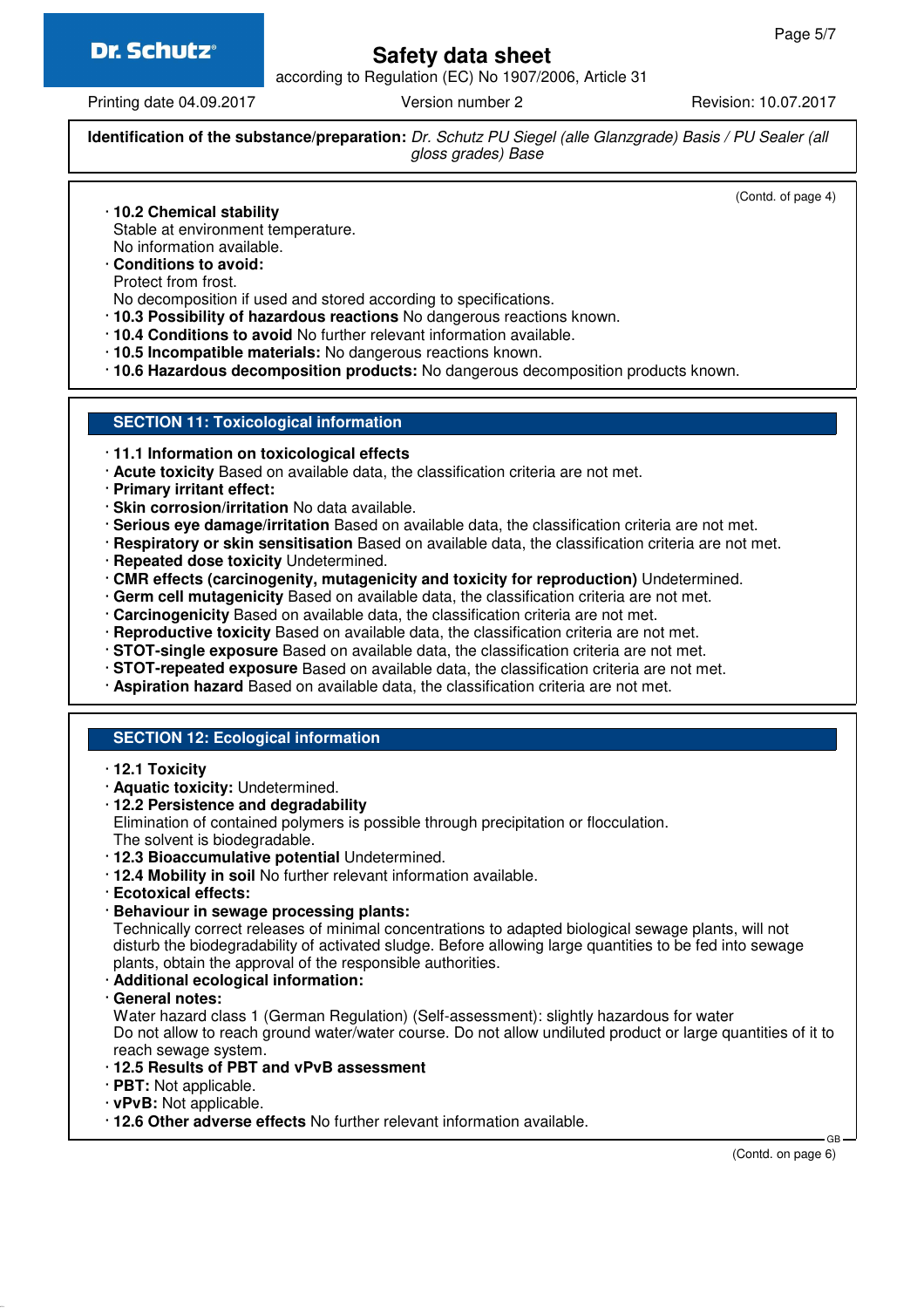# **Dr. Schutz®**

# **Safety data sheet**

according to Regulation (EC) No 1907/2006, Article 31

Printing date 04.09.2017 **Version number 2** Revision: 10.07.2017

**Identification of the substance/preparation:** Dr. Schutz PU Siegel (alle Glanzgrade) Basis / PU Sealer (all gloss grades) Base

(Contd. of page 5)

# **SECTION 13: Disposal considerations**

### · **13.1 Waste treatment methods**

#### · **Recommendation**

Must be specially treated adhering to official regulations.

Small amounts may be diluted with plenty of water and washed away. Dispose of bigger amounts in accordance with Local Authority requirements.

### · **European waste catalogue**

08 01 12 waste paint and varnish other than those mentioned in 08 01 11

08 01 20 | aqueous suspensions containing paint or varnish other than those mentioned in 08 01 19

#### · **Uncleaned packaging:**

· **Recommendation:**

Empty contaminated packagings thoroughly. They may be recycled after thorough and proper cleaning. Packagings that may not be cleansed are to be disposed of in the same manner as the product.

· **Recommended cleansing agents:** Water, if necessary together with cleansing agents.

| <b>SECTION 14: Transport information</b>                                                             |                 |  |
|------------------------------------------------------------------------------------------------------|-----------------|--|
| $\cdot$ 14.1 UN-Number<br>· ADR, ADN, IMDG, IATA                                                     | Void            |  |
| $\cdot$ 14.2 UN proper shipping name<br>· ADR, ADN, IMDG, IATA                                       | Void            |  |
| · 14.3 Transport hazard class(es)                                                                    |                 |  |
| · ADR, ADN, IMDG, IATA<br>· Class                                                                    | Void            |  |
| 14.4 Packing group<br>· ADR, IMDG, IATA                                                              | Void            |  |
| · 14.5 Environmental hazards:<br>· Marine pollutant:                                                 | No              |  |
| · 14.6 Special precautions for user                                                                  | Not applicable. |  |
| 14.7 Transport in bulk according to Annex II of<br><b>Marpol and the IBC Code</b><br>Not applicable. |                 |  |
| · UN "Model Regulation":                                                                             | Void            |  |

### **SECTION 15: Regulatory information**

· **15.1 Safety, health and environmental regulations/legislation specific for the substance or mixture**

· **Directive 2012/18/EU**

· **Named dangerous substances - ANNEX I** None of the ingredients is listed.

· **National regulations:**

· **Other regulations, limitations and prohibitive regulations** Other regulations (EC): Directive 2004/42/EC

· **15.2 Chemical safety assessment:** A Chemical Safety Assessment has not been carried out.

(Contd. on page 7)